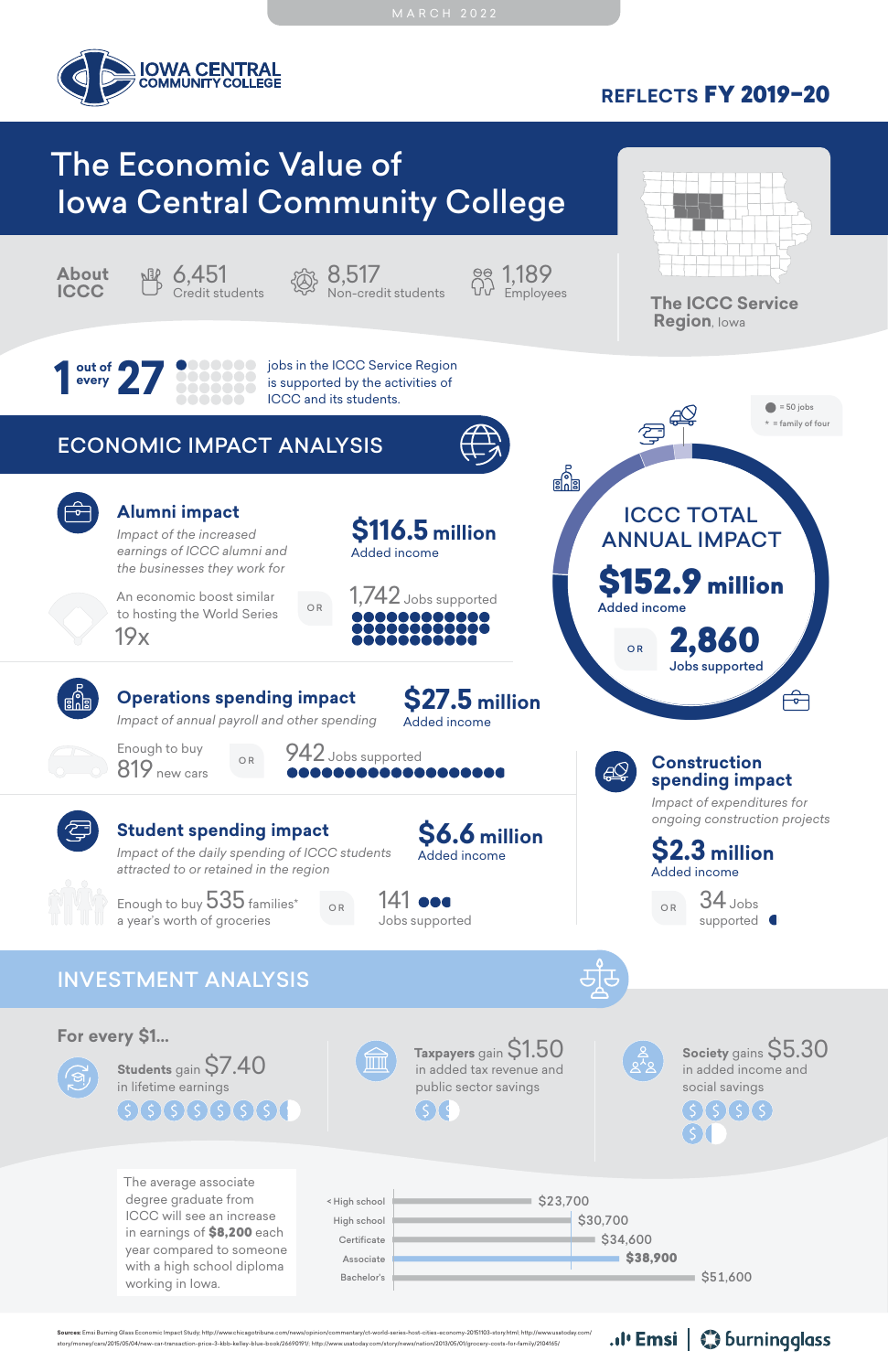



## The Economic Value of Iowa Central Community College

Iowa Central Community College (ICCC) creates a significant positive impact on the business community and generates a return on investment to its major stakeholder groups—students, taxpayers, and society. Using a two-pronged approach that involves an economic impact analysis and an investment analysis, this study calculates the benefits received by each of these groups. Results of the analysis reflect fiscal year (FY) 2019-20.

#### ECONOMIC IMPACT ANALYSIS

In FY 2019-20, ICCC added **\$152.9 million** in income to the ICCC Service Region<sup>:</sup> economy, a value approximately equal to **1.9%** of the region's total gross regional product (GRP). Expressed in terms of jobs, ICCC's impact supported **2,860 jobs**. For perspective, the activities of ICCC and its students support **one out of every 27 jobs** in the ICCC Service Region.

#### **OPERATIONS SPENDING IMPACT**

- ICCC employed 1,189 full-time and part-time faculty and staff. Payroll amounted to \$31.8 million, much of which was spent in the region for groceries, mortgage and rent payments, dining out, and other household expenses. The college spent another \$36.9 million on day-to-day expenses related to facilities, supplies, and professional services.
- The net impact of the college's operations spending added **\$27.5 million** in income to the regional economy in FY 2019-20.

#### **CONSTRUCTION SPENDING IMPACT**

- ICCC invests in construction each year to maintain its facilities, create additional capacities, and meet its growing educational demands, generating a short-term infusion of spending and jobs in the regional economy.
- The net impact of ICCC's construction spending in FY 2019-20 was **\$2.3 million** in added income for the ICCC Service Region.

#### **STUDENT SPENDING IMPACT**

• Around 22% of credit students attending ICCC originated from outside the region. Some of these students relocated to the ICCC Service Region. In

For the purposes of this analysis, the ICCC Service Region is comprised of Buena Vista, Calhoun, Greene, Hamilton, Humboldt, Pocahontas, Sac, Webster, and Wright Counties in Iowa.



**IMPACTS CREATED BY** ICCC IN FY 2019-20